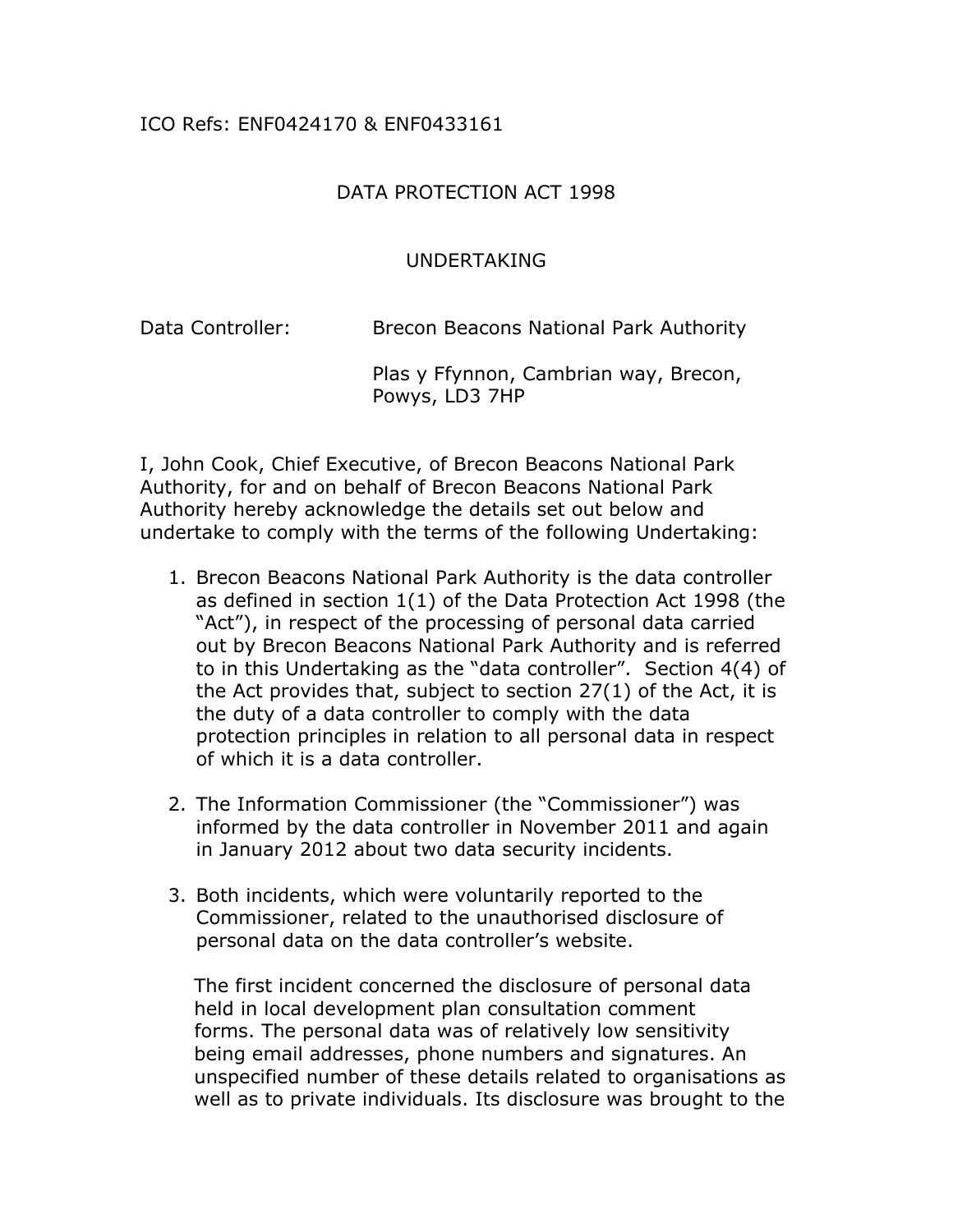attention of the data controller by a member of the public .

 The second incident, was again brought to the data controller's attention by a member of the public. Copies of planning application documents which included personal email addresses, phone numbers and signatures of members of the public were published on the Authority's web based document management system. Some of the documentation containing personal data had been available since the introduction of the web system in 2008.

 Although the disclosed documents constituted part of the public record of the planning file, the PARSOL (Planning and Regulatory Services Online) guidance for online publication was not followed. Under the PARSOL rules, it is the responsibility of the local authority to ensure that any information published is not in direct contravention of the relevant legislation regarding information disclosure. This includes the Data Protection Act 1998. Extreme care should be taken to avoid any unnecessary disclosure of telephone numbers, email addresses and signatures in planning documentation published online.

 The Commissioner has considered the data controller's compliance with the provisions of the Act in the light of this matter. The relevant provision of the Act is the Seventh Data Protection Principle. This Principle is set out in Schedule 1 Part I to the Act.

4. Following consideration of the remedial action that has been taken by the data controller, it is agreed that in consideration of the Commissioner not exercising his powers to serve an Enforcement Notice under section 40 of the Act, the data controller undertakes as follows:

The data controller shall, as from the date of this Undertaking and for so long as similar standards are required by the Act or other successor legislation, ensure that personal data are processed in accordance with the Seventh Data Protection Principle in Part I of Schedule 1 to the Act, and in particular that:

1. Adequate security measures are put in place to prevent unauthorised access to personal data from the data controller's website. This includes the redaction of personal